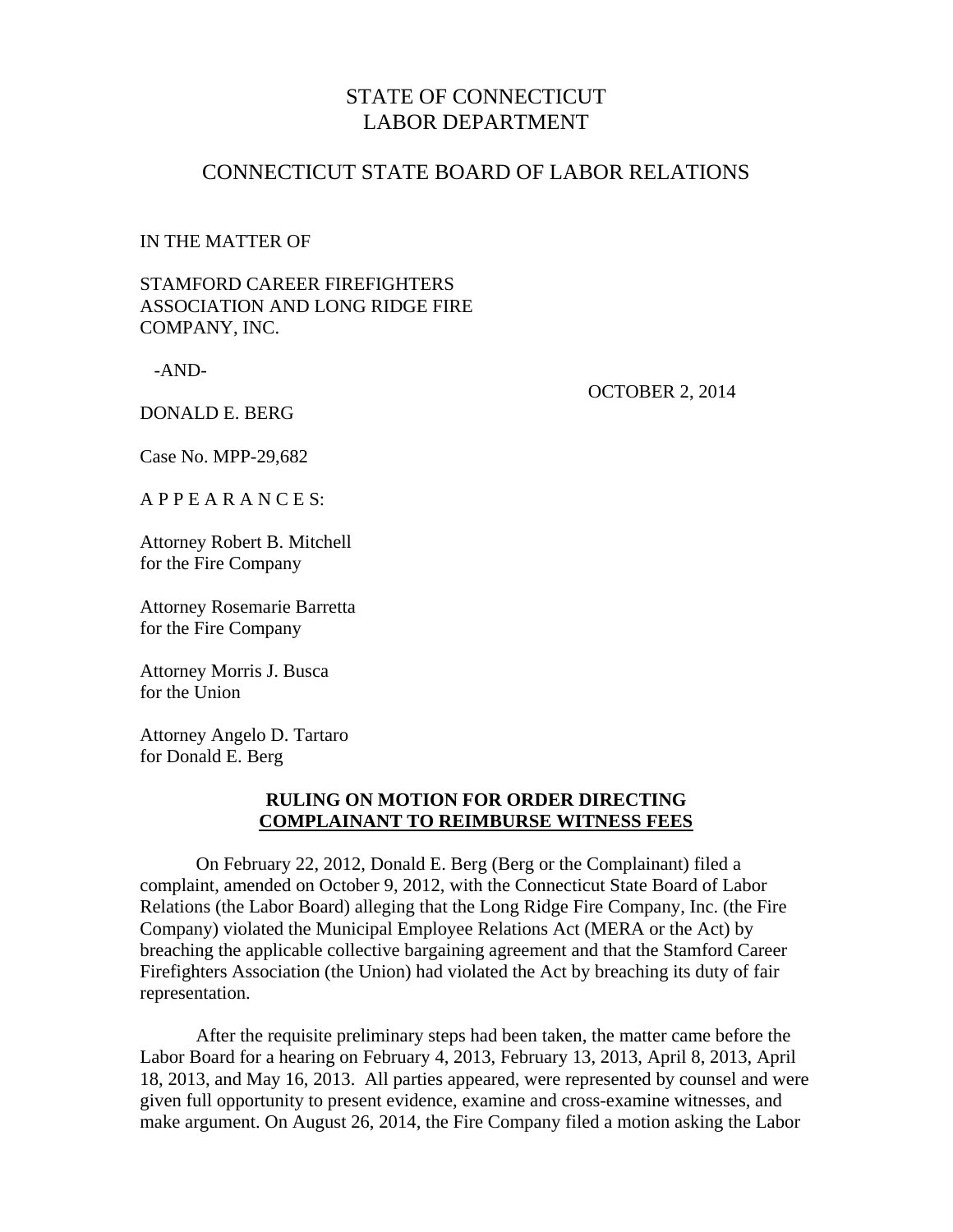Board to issue an order requiring the Complainant to pay witness fees to those five (5) persons who the Complainant had subpoenaed to the Labor Board's hearings.

### **FINDINGS OF FACT**

1. On January 10, 2013, the Complainant applied for five (5) subpoenas pursuant to the Board's regulations. $<sup>1</sup>$ </sup>

2. On January 16, 2013, the Labor Board's General Counsel sent the Complainant's attorney Labor Board subpoenas commanding the following persons<sup>2</sup> to appear on February 4, 2013 and any adjourned date thereof: Stuart Teitelbaum; Jon Carlo; Peter Rustici; Roman Balzar; and Kevin Re.

3. Each subpoena contained a request for documents, however, only the following requests were directed to witnesses in their capacities as party representatives:

Stuart Teitelbaum "as chairman or chief of the Long Ridge Fire Company . . ." Peter Rustici "as president of the Stamford Career Firefighters Association . . ." Roman Balzar "as captain of the Long Ridge Fire Company . . ."

4. During the five (5) hearing dates the following witnesses were present and available to testify:

 February 4, 2013- Teitelbaum, Carlo, Rustici, Balzar, Re February 13, 2013- Teitelbaum, Rustici, Balzar, Re April 8, 2013- Teitelbaum, Rustici, Balzar, Re April 18, 2013- Teitelbaum, Rustici May 16, 2013- Teitelbaum, Rustici

5. The Board conducted five (5) days of hearings in which witnesses testified as follows:

 February 4, 2013 – Berg, Carlo February 13, 2013 – Berg April 8, 2013 – Berg April 18, 2013 – Berg, Balzar, Re, Rustici, Teitelbaum

 $2^2$  The record reflects that these persons were associated with the Fire Company as follows:

 Stuart Teitelbaum - Fire Company chief Jon Carlo - paid firefighter and Union member Peter Rustici - paid firefighter and Union member Roman Balzar - volunteer firefighter who resigned October, 2012 Kevin Re - paid firefighter and Union member

<sup>&</sup>lt;sup>1</sup> Section 7-471-53 of the Board's regulations states, in relevant part:

Witnesses summoned before the board ... shall be paid the same fees and mileage that are paid witnesses in the courts of the state . . . Witness fees and mileage shall be paid by the party at whose instance the witnesses appear . . .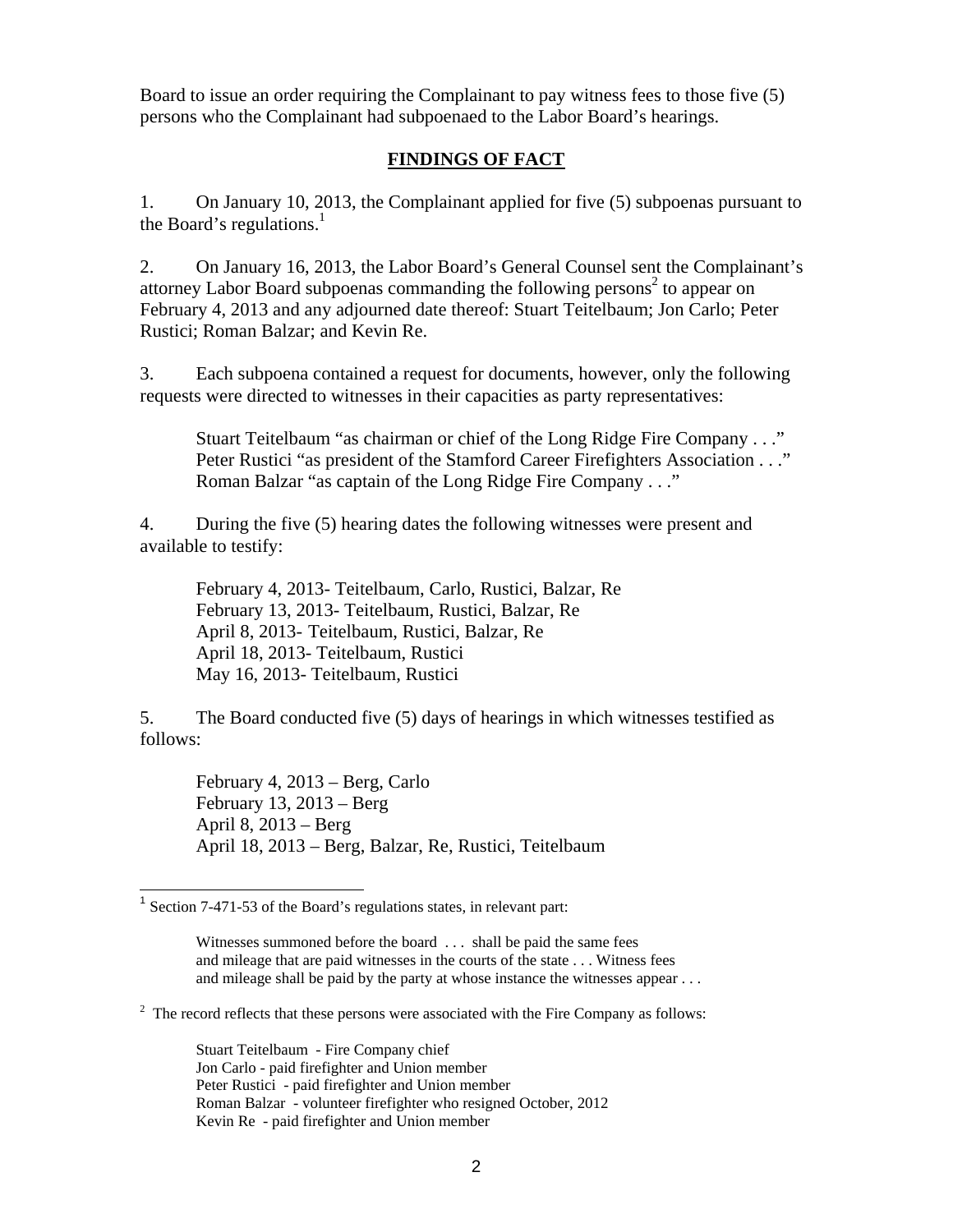May 16, 2013 – Teitelbaum, Chevalier

6. On November 18, 2012 and January 23, 2014, the Fire Company made written demand on the Complainant for payment of witness fees to the five (5) subpoenaed witnesses.

#### **DISCUSSION**

 Conn. Gen. Stat. § 31-108 states that "[w]itnesses summoned before the [Labor Board] . . . shall be paid the same fees and mileage allowances that are paid witnesses in the courts . . ." Conn. Gen. Stat. § 52-260(a) provides that "[t] he fees of a witness for attendance before any court . . . shall be fifty cents a day, and for travel to the place of trial shall be the same amount per mile as provided for state employees . . ."

 The Fire Company claims that the witnesses are entitled to fees and mileage since each was compelled by subpoena to attend as follows:

 Teitelbaum and Rustici - 5 hearings Balzar and  $Re-3$  hearings  $Carlo - 1$  hearing

The Complainant responds that the Fire Company does not have standing to demand witness fees for these individuals. The Complainant also states that he was willing to accommodate scheduling requests at all times claims that the delay in making the demand amounts to a waiver. In the alternative, the Complainant argues that any award of fees should be limited to Teitelbaum and Carlo who appeared as Fire Company officials and should only be for the dates each witness testified.

 The Fire Company's motion does not establish a basis for the Fire Company's standing to seek witness fees for witnesses subpoenaed in their individual capacities (*i.e*., Carlo and Re). These witnesses have not indicated that they have not been paid or that they wish to be paid or that they have authorized the Fire Company (or its attorney) to seek payment on their behalf. Two of the subpoenas at issue, however, expressly command production of documents *from Fire Company officials*. Since Teitelbaum was commanded to appear in his official capacity on all adjourned dates and did so appear, the Fire Company has standing to demand witness fees and the fees are due and owing. The record reflects, however, that Balzar was not a Fire Company official at the time he was served or during the hearings and as such, the Fire Company lacks standing to demand fees on his behalf.

 The Fire Company's motion is granted only as to Chief Teitelbaum because the movant lacks standing to seek reimbursement of the other witness fees requested. Since the subpoena commanded Teitelbaum to appear on February 4, 2013 and February 13, 2013 "*or at any adjourned date thereof*," we reject Complainant's argument that fees are due only for those dates Teitelbaum actually testified and we find that Complainant should pay witness fees for each of his five appearances.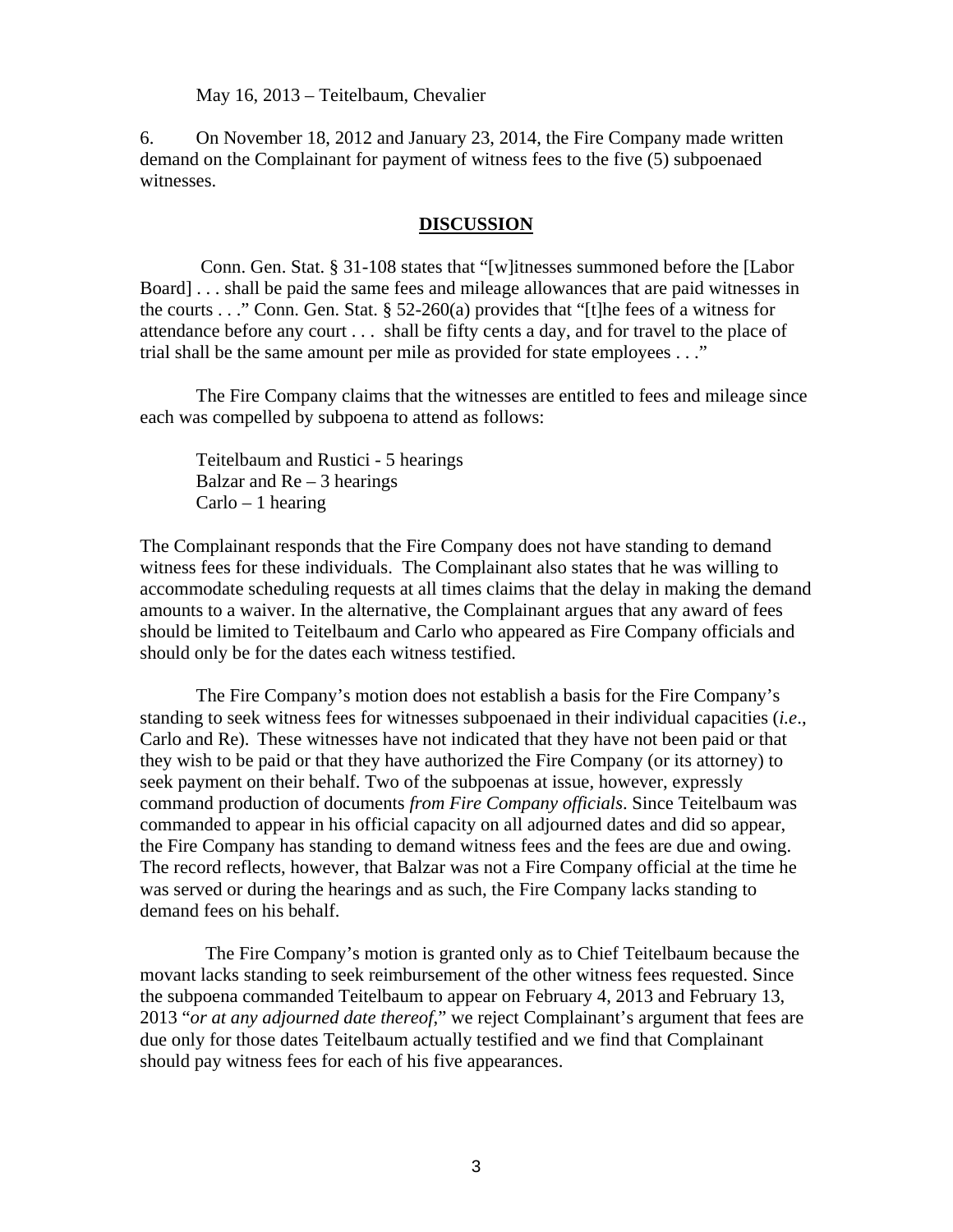#### **ORDER**

By virtue of and pursuant to the powers vested in the Connecticut State Board of Labor Relations by the Municipal Employee Relations Act, it is hereby

**ORDERED** that the Fire Company's Motion for an Order Directing Complainant to Reimburse Witness Fees is **GRANTED** only as to Stuart Teitelbaum and the remainder of said motion is **DENIED**. The Complainant shall pay to the Fire Company the statutory witness fees for Teitelbaum's appearances at the hearings on February 4, 2013, February 13, 2013, April 8, 2013, April 18, 2013, and May 16, 2013.

#### CONNECTICUT STATE BOARD OF LABOR RELATIONS

Patricia V. Low Patricia V. Low Chairman

Wendella Ault Battey Wendella Ault Battey Board Member

Barbara J. Collins Barbara J. Collins Board Member